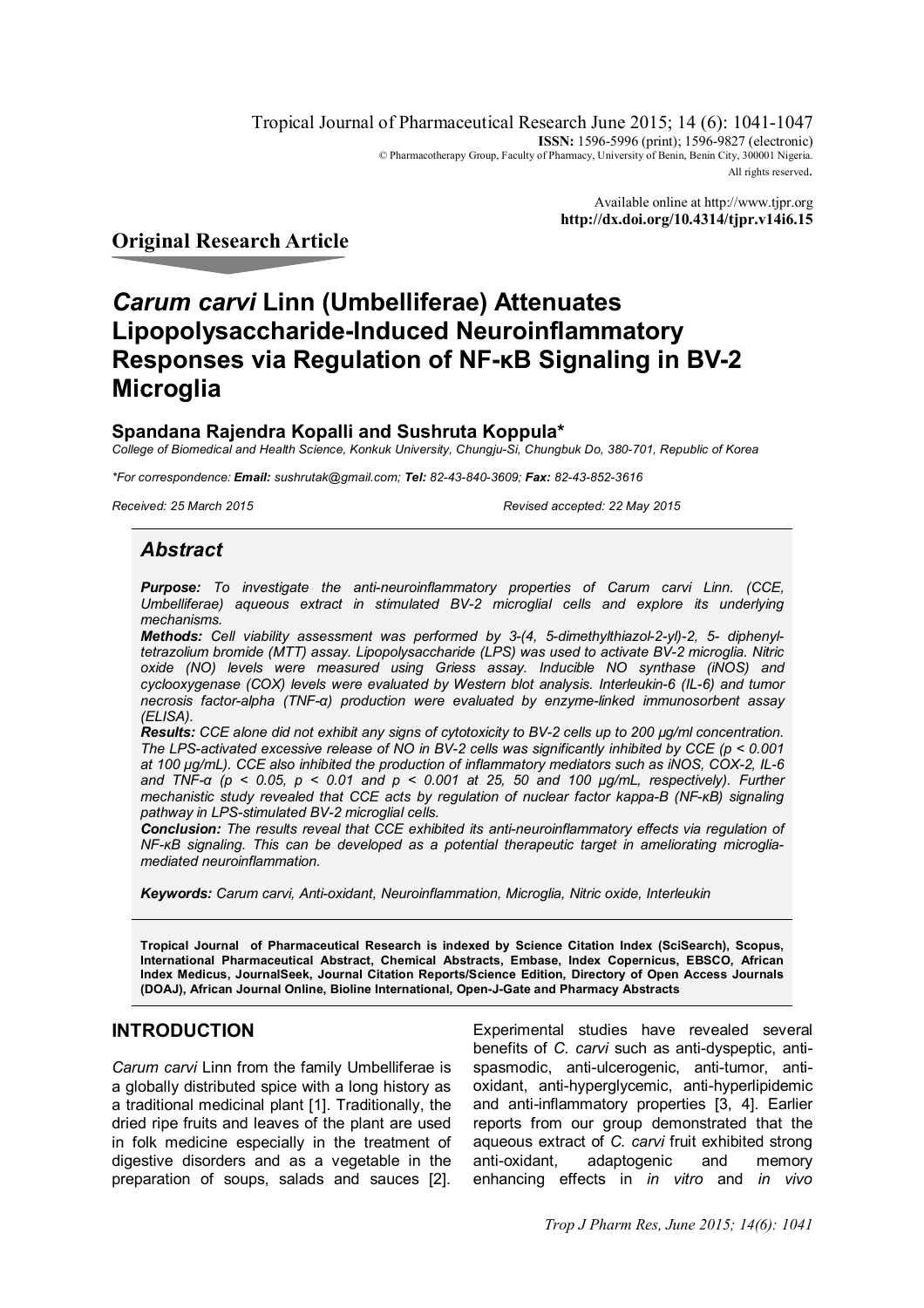experimental models [5, 6]. However, till date the effect of *C. carvi* on microglia-mediated neuroinflammation was not elucidated.

Microglia cells are ubiquitously distributed immune cells in the central nervous system (CNS) acting as first-line defense in neuronal injury [7]. Several factors disrupt the internal environment of the brain and trigger microglia activation. Once activated, microglia undergoes morphological changes simultaneously releasing a number of pro-inflammatory cytokines such as tumor necrosis factor α (TNF-α), interleukin (IL)- 1β, IL-6, nitric oxide (NO), prostaglandin E2 and toxic free radicals leading to a condition known as neuroinflammation [8]. Neuroinflammation is well known to be closely related with the pathogenesis of several neurodegenerative disorders including Parkinson's and Alzheimer's diseases [8,9]. Thus, the control of microglial activation has been suggested to be promising therapeutic target in combating neuroinflammatory-mediated neurodegenerative diseases.

It is well documented that microglia can be activated *in vitro* by lipopolysaccharide (LPS) which enhances the production of immunerelated cytotoxic factors and pro-inflammatory cytokines [10] which resembles the *in vivo* conditions in the CNS. Therefore, LPS-activated BV-microglia is recognized as an important tool for evaluating neuroinflammatory mechanisms [11]. In the present investigation, aqueous extract of *C. carvi* was evaluated for its protective effects on LPS-activated neuroinflammatory processes in BV-2 microglial cells and explored its mechanisms involved.

### **EXPERIMENTAL**

#### **Plant material and preparation of** *C. carvi* **extract**

The dried fruit material of *C. carvi* procured in the month of September 2008 was obtained from Chemiloids, Vijayawada, India. The fruit material was authenticated by Dr Vidyadar, a Botanist at VJ College of Pharmacy and Research Institute, Rajahmundry, India and a voucher specimen (CCE-VJ/08) was deposited in Pharmacognosy Department of VJ College of Pharmacy Herbarium, India. The fruit material (1 kg) was powdered and extracted with boiling water (5 L) for 30 min. The filtrate of *C. carvi* was evaporated under vacuum below 70 °C in a vacuum drier to give a final yield of 66.63 g. The *C. carvi* extract (CCE) was dissolved in sterile distilled water,

filtered on 0.22 µm filters and stored at -20 °C until use. All reagents used in this study were of highest grade available commercially.

### **Cell culture and viability assay**

Cells were cultured in DMEM supplemented with 5 % FBS and 100 U/mL P-S in a 37 °C humidified incubator with 5 %  $CO<sub>2</sub>$  and 95 %  $O<sub>2</sub>$ . The cells were seeded at a density of  $5 \times 105$ cells/mL and pretreated for 1 h with various concentrations of CCE followed by incubation with LPS (1 ug/mL). For viability assay, 3-(4, 5dimethylthiazol-2-yl)-2, 5- diphenyl-tetrazolium bromide (MTT, Sigma-Aldrich, St. Louis, MO, USA) assay was used as described previously [12]. The cells were incubated with various concentrations of CCE for 24 h followed by MTT for 4 h, and then 100 μl of isopropanol (in 0.04 M hydrochloric acid) was added to dissolve the formazan crystals. The absorbance was read at 570 nm using the Anthos 2010 spectrophotometer (Salzburg, Austria). Each experiment was conducted in triplicate. Percentage of the cell viability was calculated as (O.D. of extract treated sample/O.D. of nontreated sample) x 100 %.

### **Nitric oxide assay**

Production of NO was assayed by measuring the levels of nitrite in the culture supernatant using colorimetric assay with Griess reagent [13]. BV-2 cells  $(2 \times 10^5 \text{ cells/mL})$  were seeded in 6-well plates in 500 µL complete culture medium and treated with the CCE extract at indicated concentrations for 1 h prior to stimulation with LPS (1 µg/mL) for 2 h. Culture supernatant (50 µL) was reacted with an equal volume of Griess reagent (0.1 % naphthylethylenediamine and 1 % sulfanilamide in  $(5 % H<sub>3</sub>PO<sub>4</sub>)$  in 96-well plates at room temperature in the dark. Nitrite concentrations were determined by using standard solutions of sodium nitrite prepared in the culture medium. The absorbance at 540 nm was read using a PowerWavex Microplate Scanning spectrophotometer (Bio-Tek Instrument, Winooski, VT, USA).

### **IL-6 and TNF-α production assay**

BV-2 microglia cells  $(1 \times 10^5 \text{ cells/well})$  were cultured on 96 well plates and treated with the CCE extract at indicated concentrations (25, 50 and 100 μg/mL) for 1 h and stimulated with LPS (1 µg/mL). At 4 h post-LPS treatment, the cells were collected and the supernatants were evaluated for TNF-α and IL-6 levels individually, using respective murine TNF-α and IL-6 ELISA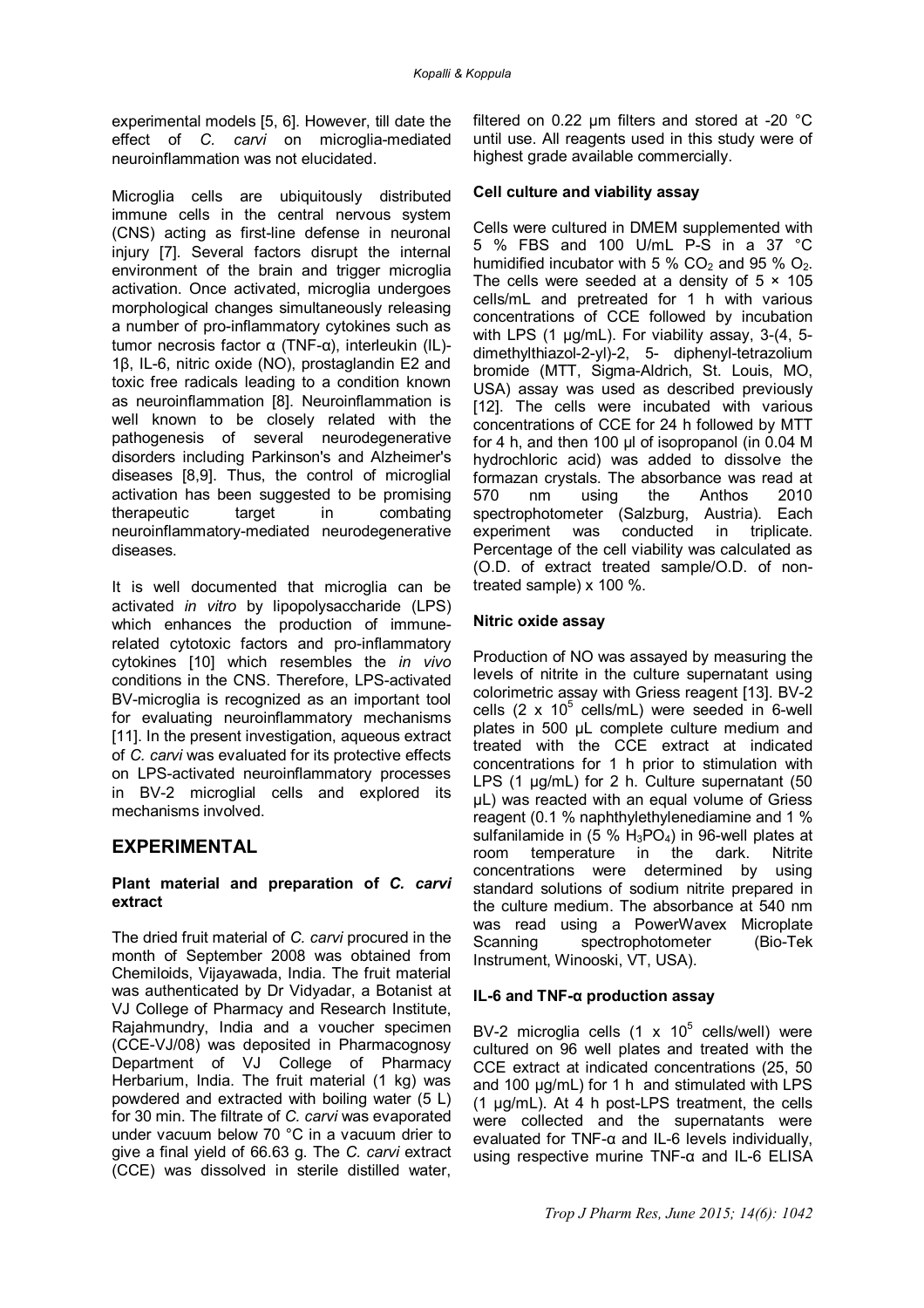kits from BD Biosciences (San Jose, CA, USA) according to the manufacturer's instructions.

#### **Nuclear protein extraction and Western blot analysis**

Cells were washed in cold PBS three times and lysed in a buffer containing 50 mM Tris-HCl, pH 7.4, 1 % (v/v) Tergitol- type NP-40 (NP-40), 0.25 % sodium deoxycholate, 150 mM NaCl, 1 mM EDTA, 25 mM NaF, 2 mM Sodium orthovanadate (Na3VO4) and protease inhibitor cocktail (Complete MiniTM, Roche, Mannheim, Germany) at 4 °C. The lysate was clarified by centrifugation at 10,000 g for 20 min at 4 °C to remove insoluble components. Cell lysates were<br>normalized for protein content using normalized for protein content using bicinchoninic acid reagent (Pierce, Rockford, IL, USA). Equal amounts of protein were loaded onto 10 % polyacrylamide gel electrophoresis (PAGE) and separated by standard sodium dodecyl sulphate-PAGE procedure. The proteins were transferred to an NC membrane (S&S, Dassel, Germany) and blocked with 5 % non-fat dry milk in TBS. To detect protein expression, the blots were probed with the specific antibodies followed by the secondary antibodies coupled to horseradish peroxidase (Bio-Rad, Herculus, CA, USA) with β-actin as internal control. The antibodies against inducible nitric oxide synthase (iNOS), cyclooxegenase (COX)-1, COX-2, nuclear factor kappa-B (NF-κB), I kappa B-alpha (IκB-α) and β-actin were purchased from Cell Signaling Technology Inc (Beverly, MA, USA). The immunoreactive proteins on the membrane were detected by chemiluminescence using the West-Save substrate (Lab-Frontier, Seoul, Korea) on X-ray film.

#### **Statistical analysis**

All data are presented as mean ± SEM of at least three independent experiments. Statistical analyses were performed with SAS statistical software (SAS Institute, Cray, NC, USA) using one-way analysis of variance, followed by Dunnett's multiple range tests. *P* < 0.05 was considered statistically significant.

### **RESULTS**

#### **Effect of CCE on BV-2 microglial cell viability**

As shown in Fig. 1, CCE treatment for 24 h at various concentrations (10-200 µg/mL) did not exhibit any significant cytotoxicity on BV-2 microglial cells. Further, LPS treatment alone (1 μg/ml) also did not show cytotoxicity to BV-2 cells. Therefore the non-toxic concentrations of CCE (25-200 μg/mL) were further used to evaluate the inhibitory properties of CCE in NO production in LPS-stimulated BV-2 cells.

#### **Effect of CCE on LPS-induced NO production in BV-2 cells**

As shown in Fig. 2, cells treated with LPS alone (1 μg/mL) significantly increased the NO levels. Pretreatment with CCE (25, 50, 100 and 200 μg/mL) significantly (*p* < 0.001 at 100 and 200 μg/mL) and concentration dependently suppressed the LPS-stimulated increase in NO release in BV-2 cells.



**Figure 1:** Effects of CCE on the viability of BV- 2 microglial cells. Viability in CCE treated cells was determined using MTT assay. The results are depicted as percentage of control samples. Data are presented as the mean  $\pm$ S.E.M. (n = 3). NS: Not significant; CCE: *Carum carvi* extract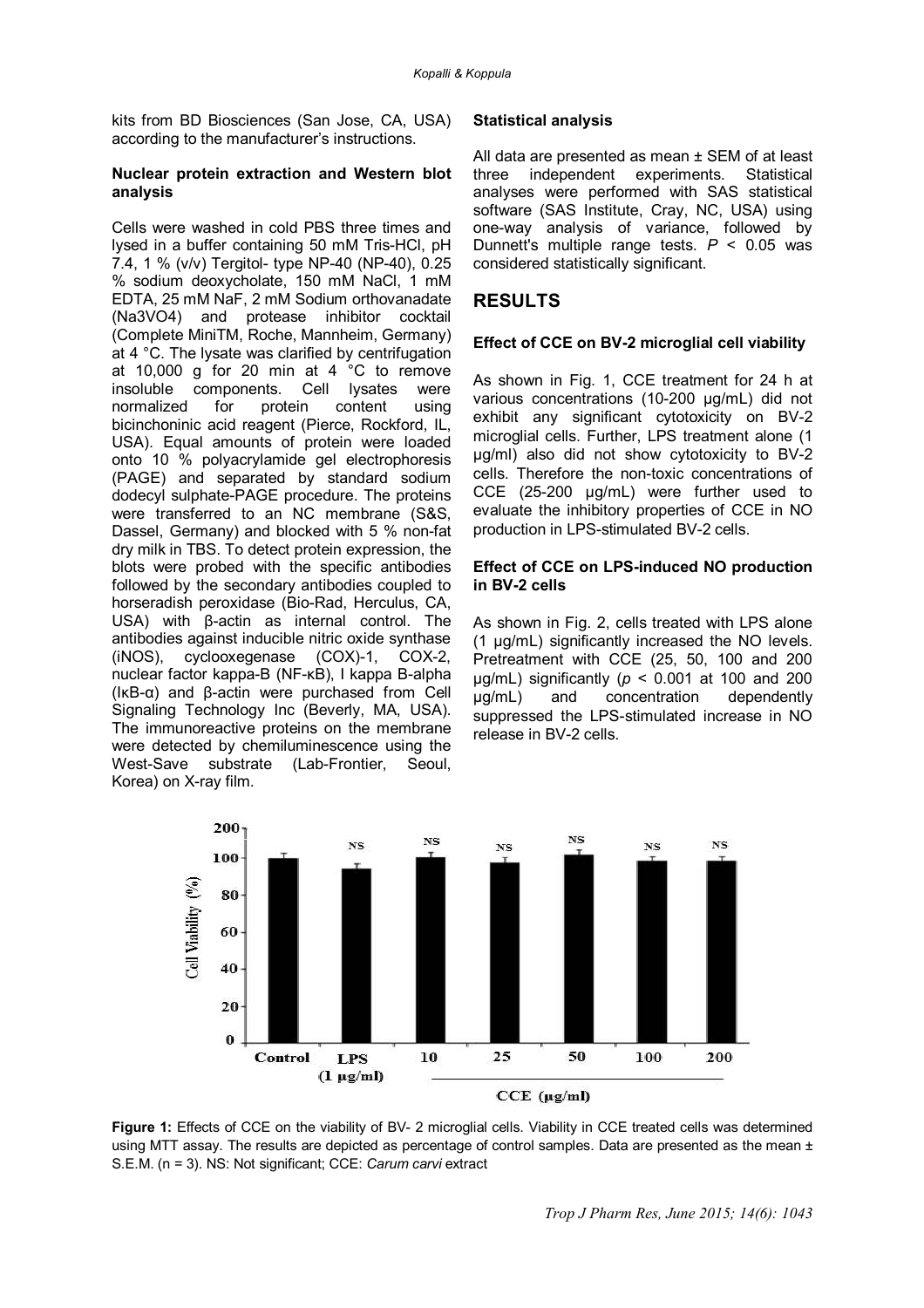The maximum effect was observed at a concentration of 100 μg/mL (*p* < 0.001). Therefore for further experiments we used 25, 50 and 100 μg/mL concentrations of CCE to obtain statistically significant data.

#### **Effect of CCE on LPS-induced expression of iNOS and COX levels**

CCE (25, 50 and 100 µg/mL) exhibited a marked inhibitory effect on the expression of iNOS and COX-2 mediators in LPS-stimulated BV-2 cells. The LPS-stimulated increase of protein expression such as iNOS and inducible COX-2 were inhibited in a concentration-dependent manner. However, constitutive COX-1 protein expressional levels were uninterrupted (Fig. 3).

### **Effect of CCE on IL-6 and TNF-α production in LPS-stimulated BV-2 cells**

LPS stimulation increased the IL-6 and TNF-α level in BV- cells, respectively (*p* < 0.001). However, pretreatment with CCE significantly (*p* < 0.01 and *p* < 0.001 at 50 and 100 μg/mL) and concentration dependently decreased the LPSinduced IL-6 (Fig. 4A) and TNF- $\alpha$  (Fig. 4B) levels in BV-2 microglial cells.



**Figure 2:** Effect of CCE on NO Production in LPS-stimulated BV-2 microglial cells. BV-2 cells were treated with CCE at various concentrations (25, 50, 100 and 200 µg/mL) with or without LPS (1µg/ml) for 4 h. The nitrite in the culture supernatant was evaluated using Griess reagent. Data are presented as the mean ± S.E.M. (n = 3). <sup>#</sup>p < 0.001, when compared with control group. \**p* < 0.05, \*\**p* < 0.01 and \*\*\**p* < 0.001, when compared with LPS alone treated group by one-way analysis of variance, followed by Dunnett's multiple range tests. CCE: *Carum carvi* extract



**Figure 3:** Effect of CCE on iNOS, COX-1 and COX-2 protein expressional levels in LPS-stimulated BV-2 microglial cells. The expression levels of iNOS, COX-1 and COX-2 production in the LPS-stimulated BV-2 cells by various concentrations (25, 50 and 100 µg/ml) of CCE was monitored by immunoblot analyses with the specific antibodies against iNOS, COX-1 and COX-2. The internal control used was β-actin. CCE: *Carum carvi* extract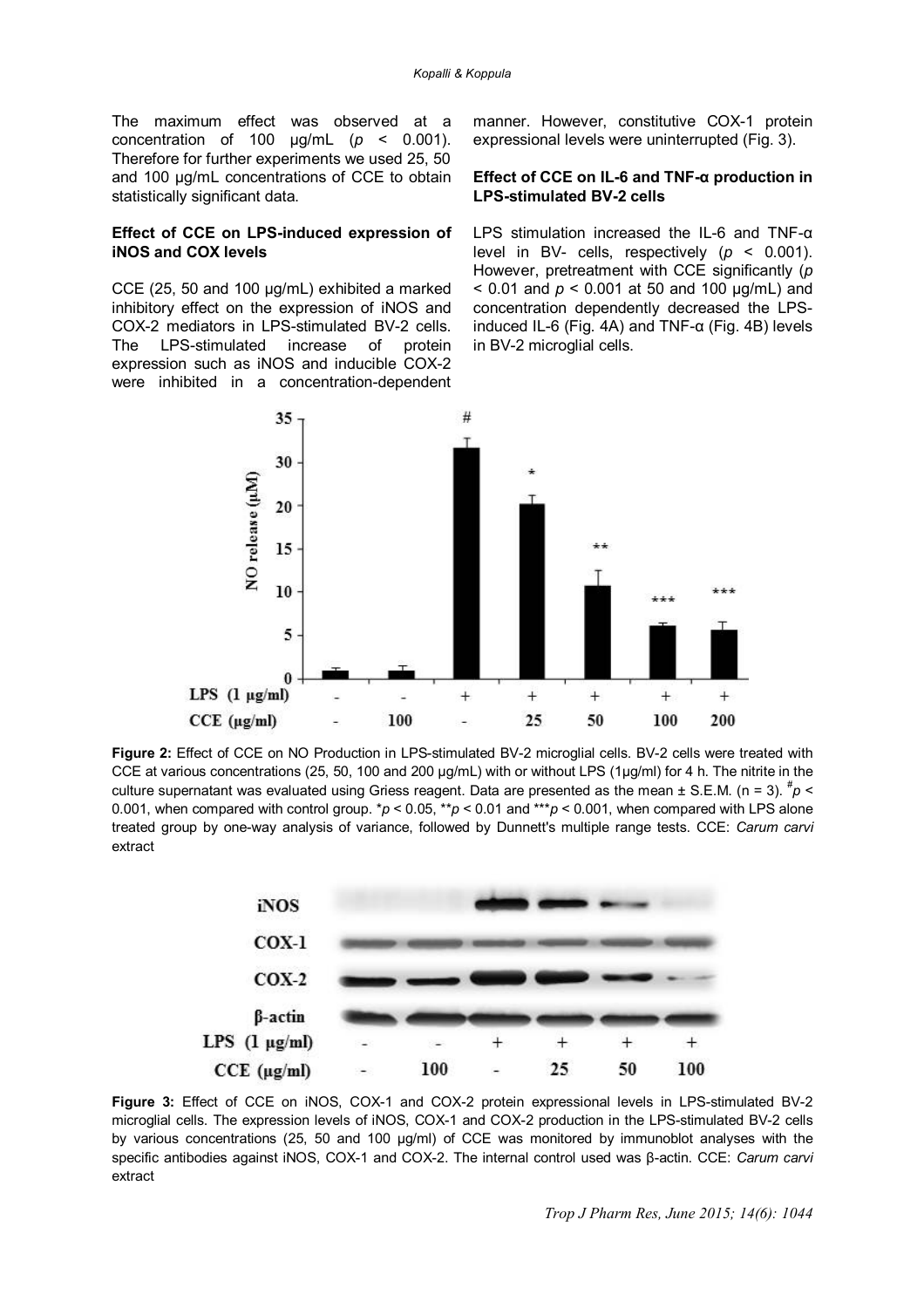

**Figure 4:** Effect of CCE on pro-inflammatory cytokine IL-6 and TNF-α levels in LPS-stimulated BV-2 cells. BV-2 cells were treated with CCE at indicated concentrations (25, 50 and 100 µg/mL) with or without LPS (1 µg/mL) for 4 h. The IL-6 (A) and TNF-α (B) level in the culture supernatant were evaluated using respective murine ELISA kits according to the manufacturer's instruction. Data are presented as the mean  $\pm$  S.E.M. (n=3).  $\frac{p}{p}$  < 0.001, when compared with control group. \*p < 0.05, \*\*p < 0.01, \*\*\*p < 0.001, compared with LPS alone treated group by one-way analysis of variance, followed by Dunnett's multiple range tests. CCE: *Carum carvi* extract



**Figure 5:** Effect of CCE on NF-κB activity in LPS-stimulated BV2 microglia. The expression levels of IκB-α and nuclear translocation of p65 NF-κB in the LPS-stimulated BV-2 cells by indicated concentrations (25, 50 and 100 µg/ml) of the CCE was analyzed by immunoblot analyses with the specific antibodies. The internal control used was β-actin. CCE: *Carum carvi* extract

#### **Effect of CCE on NF-κB levels in LPSstimulated BV-2 cells**

translocation of p65 NF-κB in a concentrationdependent manner (Fig. 5).

CCE inhibited the LPS-induced phosphorylation and degradation of IκB-α, and nuclear

*Trop J Pharm Res, June 2015; 14(6): 1045*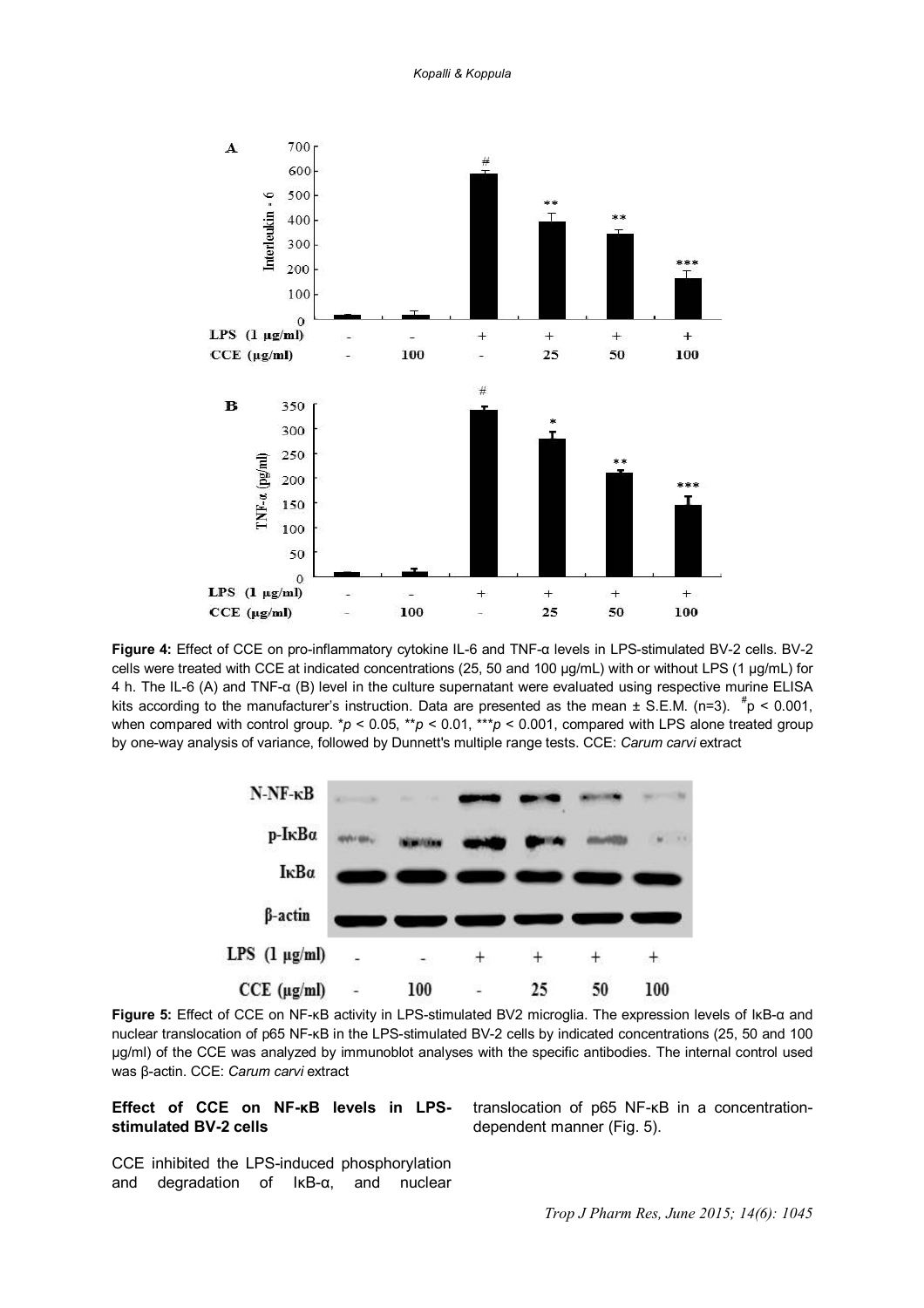### **DISCUSSION**

Mounting evidence suggest that activation of microglia is the hallmark of neuroinflammation observed in several neurodegenerative diseases and pathological conditions of CNS [8,9]. Studies have shown that anti-inflammatory agents may suppress microglial activation and thus protect neuronal cell death observed in various neurodegenerative diseases [14,15]. Activated microglia can produce several potentially neurotoxic substances, including NO, iNOS and COX-2.

It is well documented that microglia produces NO in response to pro-inflammatory stimuli, and iNOS, an important mediator of inflammation speeds up the production of NO [16]. NO which is a neurotransmitter in the CNS has protective functions in anti-inflammatory pathways but at high concentrations it produces nitrite free radicals therefore being neurotoxic [16]. It was reported that COX-2 was markedly up regulated in rodent brain microglia and in BV-2 microglial cells after LPS treatment [17]. Unlike COX-1, COX-2 is normally not present in most cells, but its expression is induced in response to inflammatory cytokines linked to pathological events [18]. In our study, it was observed that CCE significantly suppressed nitrite production in LPS-stimulated BV-2. Further CCE attenuated the increased iNOS and COX-2 expressions without altering the COX-1 expression in LPSstimulated BV-2 cells.

Pro-inflammatory cytokines such as TNF-α and IL-6 cause potent activation of iNOS gene expression in rodent glial cells and muscle cells [19]. The likelihood of the involvement of CCE in attenuating such factors is supported by our observations that proinflammatory mediators produced by LPS treatment such as TNF-α and IL-6 were suppressed by CCE in BV-2 microglial cells suggesting that CCE has potent antineuroinflammatory activity through the inhibition of NO, iNOS, COX-2 and proinflammatory cytokines such as in BV-2 cells TNF-α and IL-6.

NF-κB is an essential and ubiquitous transcription factor for the expression of many inflammation-related genes, including iNOS, COX-2, TNF-α, IL-1β and IL-6. LPS has also been reported to activate NF-KB in microglia [20]. Here, we confirmed that LPS significantly activated NF-κB in BV-2 microglial cells and this activation was inhibited by CCE. It is well established that the nuclear accumulation of NFκB relies in large part upon IκB kinase-dependent phosphorylation and subsequent degradation of the cytosolic inhibitor, IκB-α. Our result showed

that CCE inhibited the LPS-induced phosphorylation/degradation of IκBα and translocation of NF-κB/p65 sub-unit in a concentration-dependent manner. Therefore we believe that CCE majorly targets in regulating NF-κB signaling.

The main constituents of *C. carvi* are the volatile oils including carvone (40–60 %), limonene, carveol, terpinene, pinene, linalool, cymene, dihydrocarveol and thymol in addition to other glycosides and flavonoids [21,22]. *C. carvi* and its active constituents are reported to possess strong anti-oxidant properties [3,5,6]. Furthermore, carvone which is majorly present in *C. carvi* is known to exhibit anti-inflammatory properties by inhibiting the synthesis of leukotrienes and prostaglandins [3]. In light of such reports, our present data support the notion that CCE might play a promising role in exhibiting anti-neuroinflammatory properties in LPSstimulated BV-2 cells.

### **CONCLUSION**

This study revealed that CCE inhibits neuroinflammatory responses in LPS-stimulated BV-2 microglial cells via regulation of NF-κB signaling and has the potential to be developed into a therapeutic agent for the treatment of several neuroinflammatory diseases.

### **ACKNOWLEDGEMENT**

This work was supported by Konkuk University.

# **REFERENCES**

- *1. Hartmans KJ, Diepenhorst P, Bakker W, Gorris LGM. The use of carvone in agriculture: sprout suppression of potatoes and antifungal activity against potato tuber and other plant diseases. Ind Crops Prod 1995; 4: 3-13.*
- *2. Dyduch J, Najda A, Brzozowski N. Growth and chemical content of caraway (Carum carvi L.) in the first year of cultivation. Folia Hortic 2006; 1: 108-112.*
- *3. Agrahari P, Singh DK. A review on the pharmacological aspects of Carum carvi. J Biol Earth Sci 2014; 4: 1- 13.*
- *4. Sushruta K, Satyanarayana S, Srinivas N, Rajasekhar J. Evaluation of the Blood-Glucose Reducing Effects of Aqueous Extracts of the Selected Umbelliferous Fruits Used in Culinary Practices. Trop J Pharm Res 2006; 5: 613-617.*
- *5. Satyanarayana S, Sushruta K, Sharma GS, Srinivas. N, Subba Raju GV Antioxidant activity of the aqueous extracts of spicy food additives – evaluation and*